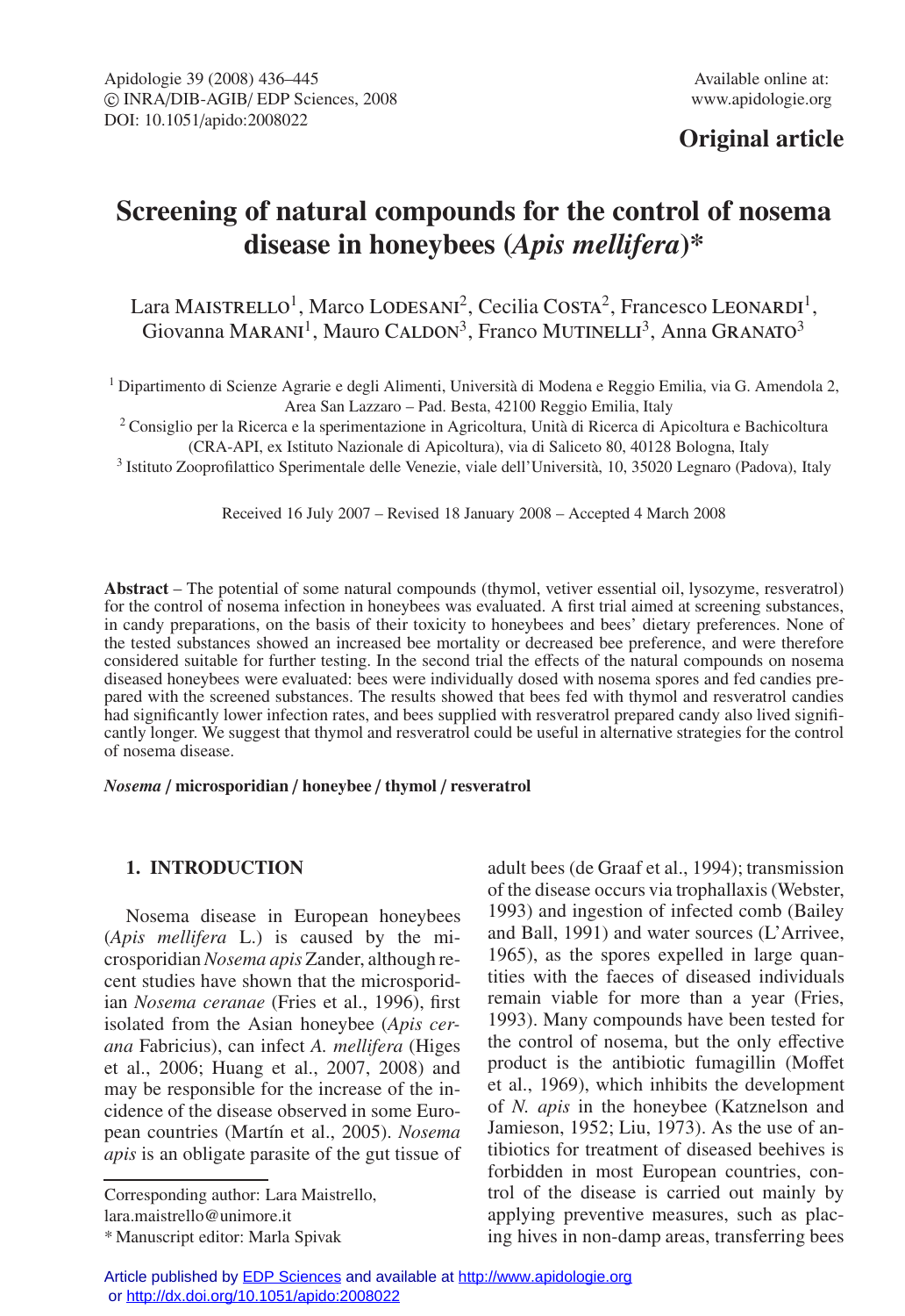onto non-contaminated equipment and fumigation of combs with acetic acid to kill *N. apis* spores. Even where treatments with fumagillin are possible there is the problem of reoccurence of the disease, as according to some authors only the vegetative forms of the parasite are killed (MacDonald, 1978; Szabo and Heikel, 1987; Wyborn and McCutcheon, 1987), while Liu (1973) suggests fumagillin is able to alter the ultrastructure of the membrane in young spores. Although there are no reports of fumagillin residues following treatment for nosema disease, it has been shown that this antibiotic is very stable in honey (Assil and Sporns, 1991). Furthermore the use of antibiotics and sulpha drugs for honeybee diseases represents a growing concern to the honey market, also due to the increasing power of residue detection of laboratory instruments. The development of new methods for the control of nosemosis is therefore much hoped for by beekeepers throughout temperate climates. To approach this issue we decided to evaluate the nosema control potential of several substances of natural origin with reported or possible inhibitory effect on the development of microsporidians: thymol, vetiver essential oil, lysozyme and resveratrol. We chose to deliver these substances to the bees in the kind of feed provided to hives during the winter (candy), traditionally the period of highest susceptibility to nosema, although in the case of *N. ceranae* a recent study (Martìn-Hernández et al., 2007) showed that high prevalence of the infection is not linked only to the winter months.

Thymol (3-hydroxy-*p*-cymene), a constituent of the essential oil derived from thyme and many other plant species, has been shown to suppress *Nosema vespula* disease in *Helicoverpa armigera* caterpillars and some evidence suggests that thymol may suppress nosema disease in honeybee colonies (Rice, 2001; Yucel and Dogaroglu, 2005). Thymol is known to be effective in inhibiting the growth of pathogenic bacteria and fungi, such as *Salmonella typhimurium*, *Staphylococcus aureus* (Juven et al., 1994), *Aspergillus flavus* (Mahmoud, 1999) and *Cryptococcus neoformans* (Viollon and Chaumont, 1994). In apiculture thymol is well known due its suppressive effects against the parasitic mite *Varroa* *destructor* (Chiesa, 1991) and honeybees are tolerant to its use through physical contact (Imdorf et al., 1995). Also, recent research has shown that thymol fed orally to adult bees is not toxic (Ebert et al., 2007).

Thymol's low toxicity (Lenga, 1988) and low residuality in honey (Bogdanov et al., 1998) have allowed this substance to be approved for use of varroa control in organic beekeeping, according to EU Regulation No. 834/2007 (EC, 2007).

Vetiver essential oil is distilled from the roots of *Vetiveria zizanioides* and contains more than 300 compounds with a dominance of sesquiterpenes (Sellier and Cazaussus, 1991). Experiments in which termites (*Coptotermes formosanus*) were provided with food or substrate treated with vetiver oil showed that it had a marked repellent and anti-feedant property, and a lethal effect on the symbiotic flagellates (necessary for termites to digest wood) (Maistrello et al., 2001a, b). The repellent property of vetiver oil was active also towards ants, ticks and cockroaches (Henderson et al., 2003).

Lysozyme is an enzyme with bacteriolytic activity. It is present in high quantities in albumen and other animal fluids and secretions such as mucosa, blood and milk (Barbara and Pellegrini, 1975). Lysozyme is toxic towards many Gram-positive bacteria and also appears to have anti-viral effects (Lodi, 1989).

Resveratrol (trans- 3,5,4'-trihydroxystilbene) is a phytoalexin produced by certain plants in response to infections caused by phytopathogenic microorganisms, and is known for its anti-cancer and anti-inflammatory effects (Fremont, 2000). Recent studies have showed that resveratrol can inhibit the development of the microsporidian *Encephalitazoon cunicoli* in *in vitro* experiments (Leiro et al., 2004).

The aim of this study was to evaluate the nosema control potential of thymol, vetiver oil, lysozyme and resveratrol, firstly by evaluating bee susceptibility and diet preference, secondly by artificially infecting bees with the parasite and providing them with feed prepared with the selected active ingredients.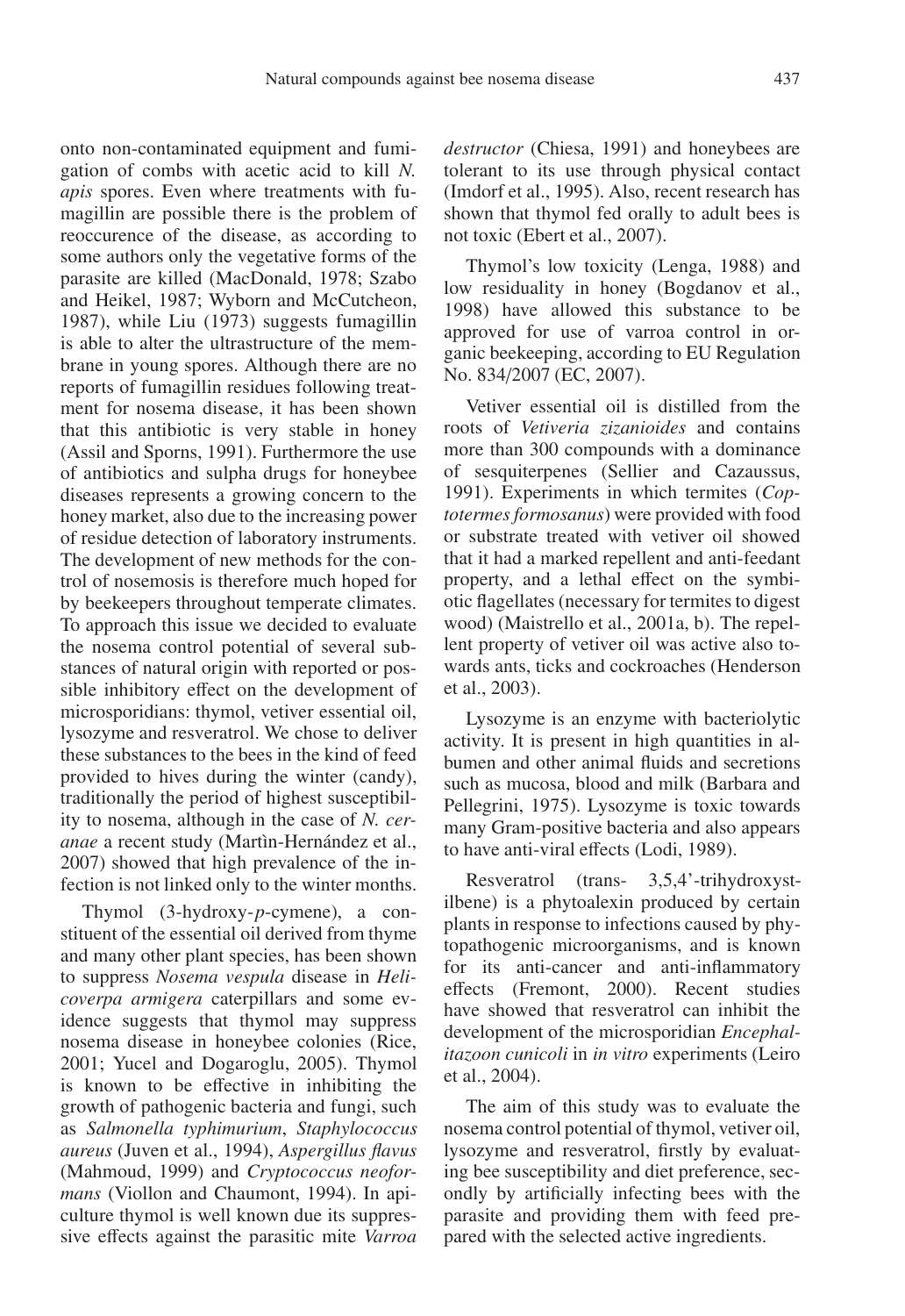| Acronym        | A.I.                     | Concentration<br>(mg/g) | Product name and owner company                        |  |
|----------------|--------------------------|-------------------------|-------------------------------------------------------|--|
| T1             | thymol                   | 0.12                    | Thymol minimum 99.5%, Sigma                           |  |
| T <sub>2</sub> | thymol                   | 2.5                     | Thymol minimum 99.5%, Sigma                           |  |
| L1             | lysozyme                 | 0.5                     | Lisozima 500, SPA Milano                              |  |
| L <sub>2</sub> | lysozyme                 | 0.06                    | Lisozima 500, SPA Milano                              |  |
| V <sub>1</sub> | vetiver<br>essential oil | 1.2                     | Vetivert, Prosperità Srl, Castel S. Pietro T.<br>(BO) |  |
| V <sub>2</sub> | vetiver<br>essential oil | $0.6^{\circ}$           | Vetivert, Prosperità Srl, Castel S. Pietro T.<br>(BO) |  |
| R <sub>1</sub> | resveratrol              | 0.01                    | Resveratrol approx. 99% GC, Sigma                     |  |
| R <sub>2</sub> | resveratrol              | 0.001                   | Resveratrol approx. 99% GC, Sigma                     |  |

**Table I.** Natural products used in the experiment.

#### **2. MATERIALS AND METHODS**

## **2.1. Bee susceptibility and diet preference experiment**

*Apis mellifera ligustica* Spinola workers were obtained from a colony of the CRA-API apiary in Reggio Emilia, from which representative samples of bees were previously analyzed and the absence of nosema spores was verified. Combs with capped cells close to emergence were brought into the laboratory and kept in a thermostat (34 ◦C) for 6 hours. Newly emerged bees were then manually collected from the combs and placed in small wooden, glasssided cages measuring  $10 \times 10 \times 20$  cm, approximately 20 bees to each cage, and kept at 33 ◦C, 70% RH, in the dark. A sample of newly emerged bees was further analysed to confirm the absence of nosema spores.

Bee candy was prepared by mixing powdered sugar (85%), sterilised honey (10%) and water (5%). The natural compounds were added to the honey during preparation of the candy and ethanol was used to aid their solubility; a control candy (CE) containing ethanol  $(3.2 \mu L/g)$  was set up as well as control candy without ethanol (C).

The concentrations of the natural compounds in the candy were chosen on the basis of preliminary tests and previous research (Albo et al., 2003; Maistrello et al., 2003) and are shown in Table I. The candy, contained in a 3 cm diameter Petri dish (9 g), was positioned upside-down on a 1 cm diameter hole on top of the cage. A gravity feeder containing water was also fitted on the cages. A minimum number of two cages per product and concentration were set up yielding a total of 30 test cages.

On the 4th, 7th and 11th day from the beginning of the experiment, the candy dishes were weighed to estimate the feed intake and dead bees in each cage were counted and removed.

Bee susceptibility toward the experimental substances was evaluated by means of one-way analysis of variance (ANOVA), considering the percentage of dead bees on the last day of the experiment, transformed in arcsin of the square root. Results are graphically reported as untransformed data.

Average daily feed intake of bees fed with the differently treated candies were compared by ANOVA, to verify the bees' dietary preference towards the experimental substances.

## **2.2. Infection experiment**

Bees infected with nosema were obtained from an apiary where the disease is endemic, in the North-west of Italy. Bee samples were collected and analysed to verify whether the bees were infected with *N. apis* or *N. ceranae*, according to the method described by Higes et al. (2006).

To obtain the spore suspension, the infected bees were crushed in saline solution, filtered through nylon mesh and further purified by two rounds of centrifugation and re-suspension in saline solution. The concentration of spores was then determined by haemacytometer count (Cantwell and Shimanuki, 1970) using phase-contrast light microscopy. After another centrifugation the spores were re-suspended in 50% w/v sucrose solution, in an amount necessary to yield a final concentration of about 18000 spores per µL, which is included in the range of concentrations  $(10<sup>4</sup> 10<sup>5</sup>$  spores/ $\mu$ L) used by other authors for similar experiments (Forsgren and Fries, 2003; Malone and Giacon, 1996; Malone et al., 2001; Webster et al.,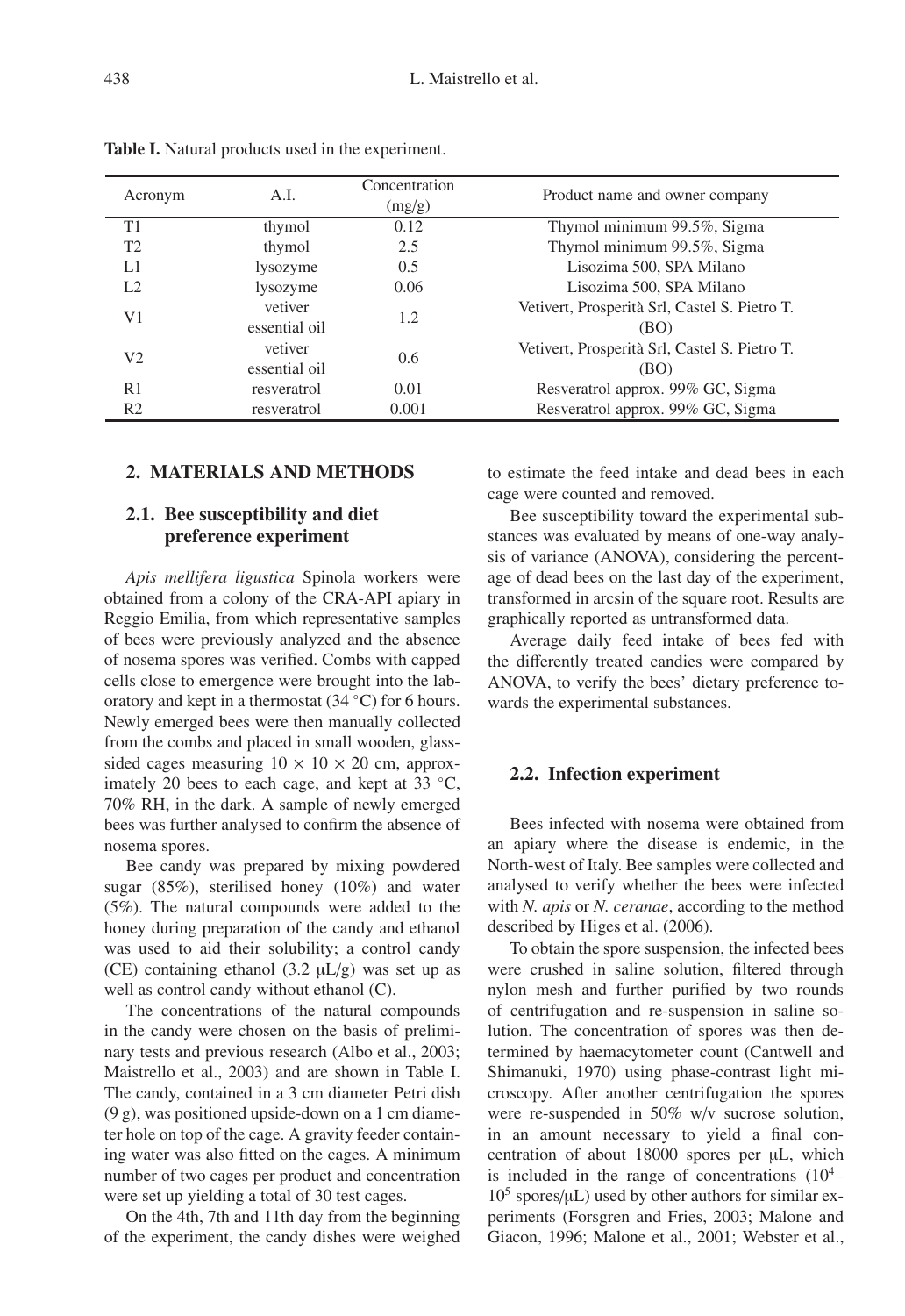

**Figure 1.** Average  $(+SE)$  percentage of dead bees per differently fed group  $(C =$  Control,  $CE =$  Control Ethanol, T1 = Thymol 0.12 mg/g, T2 = Thymol 0.06 mg/g, L1 = Lysozyme 2.5 mg/g, L2 = Lysozyme 0.5 mg/g, V1 = Vetiver oil 1.2 mg/g, V2 = Vetiver oil 0.6 mg/g, R1 = Resveratrol 0.01 mg/g, R2 = Resveratrol  $0.001$  mg/g).

2004). The spore suspension was prepared immediately before inoculating the bees. An aliquot of the spore suspension was used for the DNA sequencing.

Newly emerged, nosema-free worker honeybees were manually collected as described in the previous experiment (Sect. 2.1) and kept in wooden cages for 24 hours. The bees had access to gravity feeders containing sucrose syrup 50% (w/v) which were removed 2 hours before individually force-feeding the bees with 1 µL of the inoculated sucrose syrup suspension, according to the method described by Malone and Gatehouse (1998). Immediately after inoculation, the bees were placed in the cages, approximately 30 bees each, and kept at 33 ◦C, 70% RH, in the dark.

Candies were prepared as described above, containing the highest concentration of each substance: thymol 0.12 mg/g (T1); lysozyme 2.5 mg/g (L1); vetiver 1.2 mg/g (V1), resveratrol 0.01 mg/g (R1). As no differences in intake or bee susceptibility had been observed between the two kinds of control, in this experiment we used the control candy containing ethanol (CE).

Each treatment was replicated 4 times thus yielding a total of 20 cages (5 treatments  $\times$  4 replicates).

Starting from the second day after inoculation the number of dead bees in each cage was recorded daily. To monitor the development of the infection two live bees were removed from each cage at 8, 13, 19 and 25 days after inoculation (monitoring time points). The ventriculus and rectum of the bees were removed and kept with 1 mL saline solution at  $-20$  °C until the spore count was performed.

For the calculation of survival times the live bees collected for monitoring the infection at 8, 13, 19 and 25 days were considered as censored data. A multiple sample test was performed to verify that there were no statistical differences among the life tables of the replications of each differently fed group (CE, T, L, V, R). Life tables for each group were then calculated (pooling the data for each group) and median survival times were obtained (the survival time at which the cumulative survival function is equal to 0.5). A multiple sample test was performed to detect significant differences among the life tables of the different feeding groups, followed by paired comparisons carried out with log rank test.

Spore loads of the differently fed bees removed at the 4 monitoring time points were compared using Kruskal-Wallis nonparametric test and paired comparisons were performed by means of Mann-Whitney U test. A significance level of  $P = 0.05$ was used to define statistical differences.

All analyses were carried out using Statistica-StatSoft v. 7.1.

#### **3. RESULTS**

## **3.1. Bee susceptibility and diet preference experiment**

Average mortality of the caged bees fed with the experimental candies after 11 days was 54% and no significant differences were detected among the groups ( $F = 1.34$ , d.f. = 9,  $P = 0.278$ ) (Fig. 1).

The daily bee intake of candy was 49 mg on average and no significant differences were detected in the statistical comparison  $(F = 1.73)$ , d.f. = 9,  $P = 0.148$ ) (Fig. 2).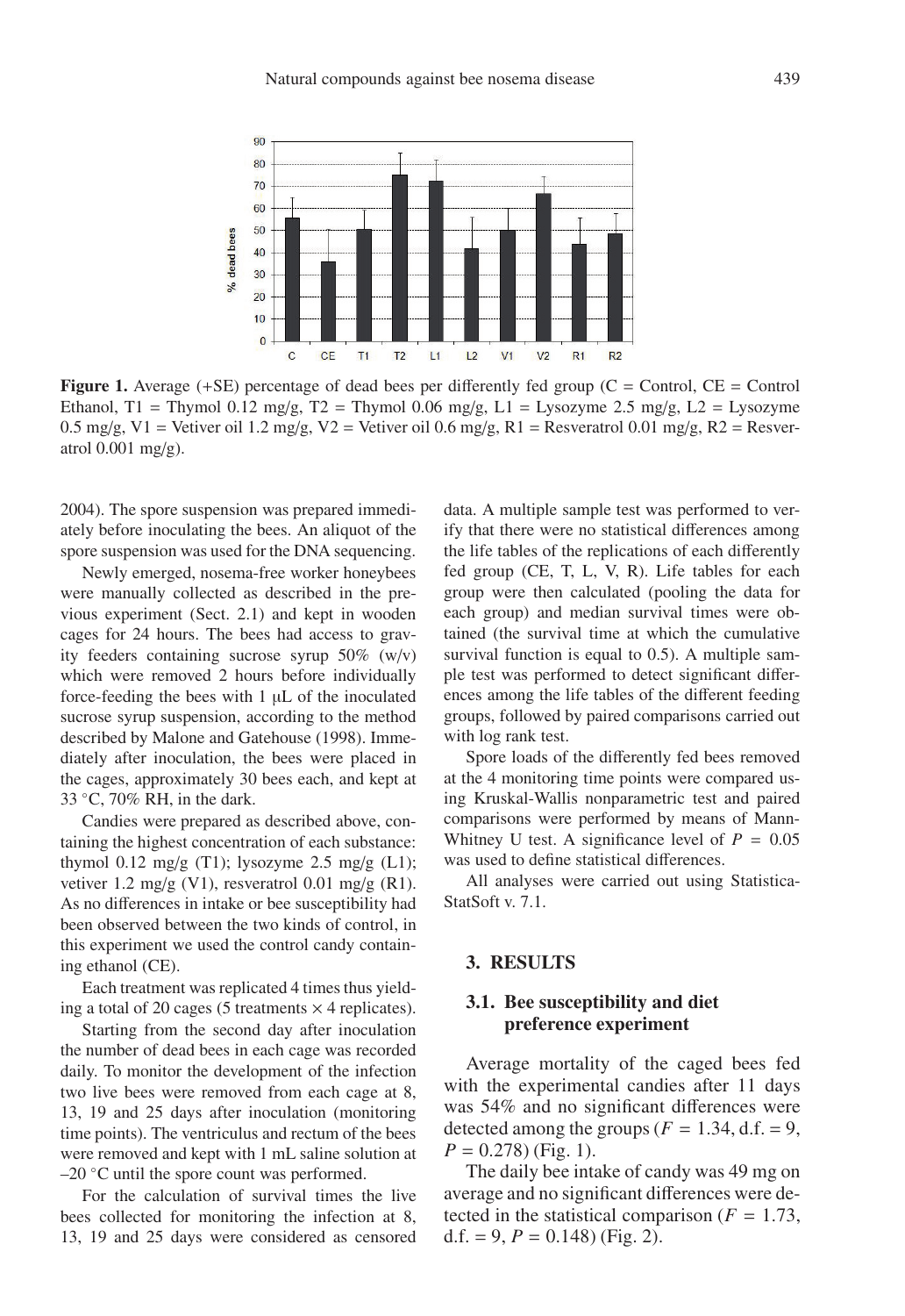

**Figure 2.** Average  $(+SE)$  daily candy intake (mg) per bee  $(C = Control, CE = Control)$  Ethanol,  $T1 = Thymol$ 0.12 mg/g, T2 = Thymol 0.06 mg/g, L1 = Lysozyme 2.5 mg/g, L2 = Lysozyme 0.5 mg/g, V1 = Vetiver oil 1.2 mg/g, V2 = Vetiver oil 0.6 mg/g, R1 = Resveratrol 0.01 mg/g, R2 = Resveratrol 0.001 mg/g).



**Figure 3.** Survival curves of the differently fed groups (CE = Control Ethanol, T = Thymol 0.12 g/kg, V = Vetiver oil 1.2 g/kg, R = Resveratrol 0.001 g/kg). Recordings were made on the 8th, 13th, 19th and 25th day post infection.

#### **3.2. Infection experiment**

Molecular diagnosis of all the analysed samples, revealed that spores used in the bioassay belonged to the *N. ceranae* species.

The comparisons among life tables within each feeding group were not significant for control ( $\chi^2 = 1.18$ , d.f. = 3, *P* = 0.76), vetiver oil ( $\chi^2$ = 5.82, d.f. = 3, *P* = 0.12), resveratrol  $(x^{2} = 4.72, d.f. = 3, P = 0.19)$ , and thymol  $(x^{2} = 2.45, d.f. = 3, P = 0.48)$  but highly significant for lysozyme ( $\chi^2$  = 17.60, d.f. = 3,  $P = 0.0005$ ; the group treated with this substance was therefore not considered in the following statistical analyses. The multiple sample test indicates significant differences ( $\chi^2$  = 83.14, d.f. = 3, *P* < 0.0001) among the lifetables of the differently fed groups. Log-rank tests showed that the survival curve of bees fed with resveratrol was significantly different from the other curves and that resveratrol-fed bees had a significantly higher median survival time compared to all the other groups (Fig. 3, Tab. II).

Development of *N. ceranae* infection in bees belonging to the different feeding groups is shown in Table III. The greatest increase in the infection rate between the last two time points was registered in the control group, with a 3.4-fold mean increase which also had the highest absolute infection level by the end of the experiment (230 mil spores/bee). Bees provided with lysozyme candy showed a high increase in spore load from the 13 d time point, and all bees had died by the 25 d time point. Bees fed with the vetiver candy had levels of infection intermediate between the control and the differently fed groups, displaying a rapid increase in the infection rates especially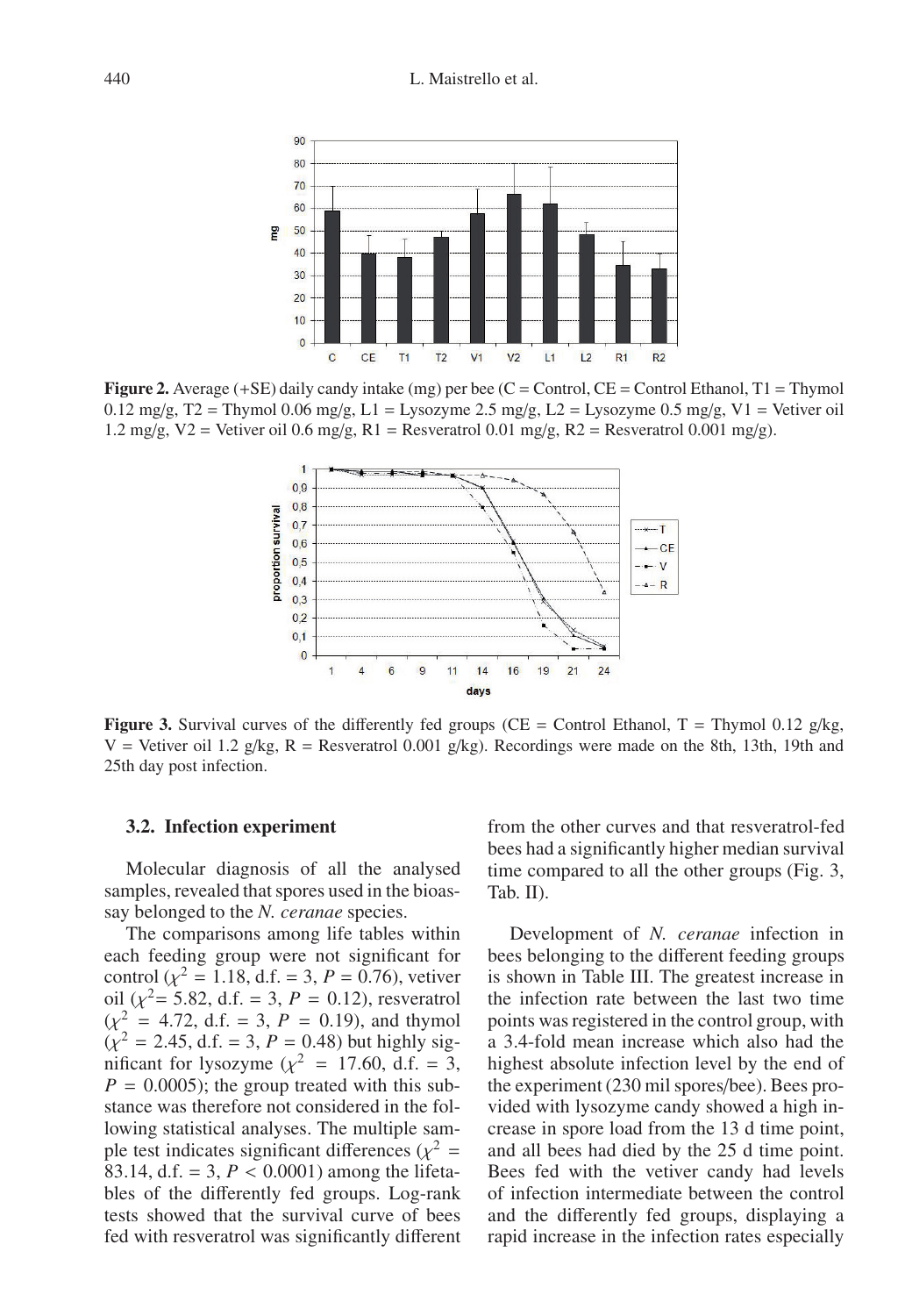**Table II.** Results of log-rank tests performed to compare survival times from different experimental groups. Numbers in brackets below each group name represent median survival times, in days, obtained from the related survival function analysis (CE = Control Ethanol, T = Thymol 0.12 mg/g, V = Vetiver oil 1.2 mg/g,  $R =$ Resveratrol 0.001 mg/g). Bold characters identify significant differences.

|    | СE                       |                         |                          |                           |
|----|--------------------------|-------------------------|--------------------------|---------------------------|
|    | (18.00)                  | (18.00)                 | (15.00)                  | (21.50)                   |
| СE | $\overline{\phantom{a}}$ | $Z = 0.11$ ; $P = 0.92$ | $Z = 1.85$ ; $P = 0.06$  | $Z = 6.73; P < 0.0001$    |
| m  | -                        |                         | $Z = 1.88$ ; $P = 0.06$  | $Z = 6.57; P < 0.0001$    |
|    | -                        | -                       | $\overline{\phantom{a}}$ | $Z = 7.72$ ; $P < 0.0001$ |

**Table III.** Mean number of spores (millions per bee)  $\pm$  SE in the bees collected at different time points (d) in the cages of the different feeding groups (CE = Control Ethanol, T = Thymol 0.12 mg/g, L = Lysozyme 2.5 mg/g, V = Vetiver oil 1.2 mg/g, R = Resveratrol 0.001 mg/g). Pooled data from all repetitions (N = 8). In the column "25d", means followed by the same letter are not significantly different after Mann-Whitney U test.  $N.d. = not determined$ .

|    | 8d              | 13d              | 19d              | 25d                  |
|----|-----------------|------------------|------------------|----------------------|
| СE | $2.6 \pm 0.89$  | $38.5 \pm 6.33$  | $67.4 \pm 19.77$ | $230 \pm 10c$        |
| T  | $2.46 \pm 0.31$ | $31.7 \pm 13.84$ | $29.8 \pm 10.44$ | $20.2 \pm 10.44$ a   |
|    | $1.87 \pm 0.63$ | $63.6 \pm 10.87$ | $76.4 \pm 9.15$  | N.d.                 |
| V  | $1.37 \pm 0.44$ | $36.4 \pm 6.3$   | $58.5 \pm 16.50$ | $144.5 \pm 40.50$ bc |
| R  | $3.3 \pm 1.06$  | $28.9 \pm 8.08$  | $65.97 \pm 8.49$ | $\pm$ 8.68 h         |

between 19 d (58.5 million spores/bee) and 25 d (144.5 mil spores/bee); this 2.5-fold increase was lower only than the increase in the control group ( $\times$  3.4). In bees fed with resveratrol and thymol treated candy on the other hand, a decrease in the infection levels was registered at the last time point (25 d) compared to the previous ones. In resveratrol fed bees the infection level at 25 d (54 million spores/bee) was, on average, lower than infection levels at the previous time point (65.97 mil spores/bee at 19 d) and considerably lower than infection levels in control bees (230 million spores/bee). Bees fed with thymol candy showed a progressive decrease in infection levels at 19 d (6% less compared to 13 d) and at 25 d (68% less compared to 19 d) and the lowest mean infection level at the end of the experiment (20.2 million spores/bee), corresponding to 8.8% of infection level in control bees.

Comparisons among different feeding groups at each of the 4 time points (Tab. III), highlighted significant differences only at 25d  $(y^2 = 8.34; P = 0.039)$ . The paired comparisons detected that bees fed with thymol candy had lower spore loads compared to all the other groups (thymol-control:  $U = 0.0;$   $P = 0.021;$  thymol-resveratrol:  $U = 0.0$ ;  $P = 0.020$ ; thymol-vetiver:  $U = 0.0$ ;  $P = 0.034$ . Bees fed with resveratrol candy had significantly lower spore loads than control bees (U = 0.0;  $P = 0.020$ ), whereas bees fed with vetiver candy had spore levels similar to control bees, with a progressive increase in spore production, especially between 19 d and 25 d.

#### **4. DISCUSSION**

The results showed that vetiver oil, thymol, resveratrol and lysozyme, at the used concentrations, caused no toxic effects on the adult bees, nor anti-feedant properties, as candy intake was similar throughout the experimental groups. All the compounds were therefore considered suitable for treating bees in experiments against nosema disease, at the highest of the tested concentrations.

In the infection experiment very high spore loads were observed at the last time point, especially in the control group. This is in agreement with data from Lotmar (1943), who observed that if there is no flight possibility and spores are allowed to accumulate in the rectum, more than 200 million spores can be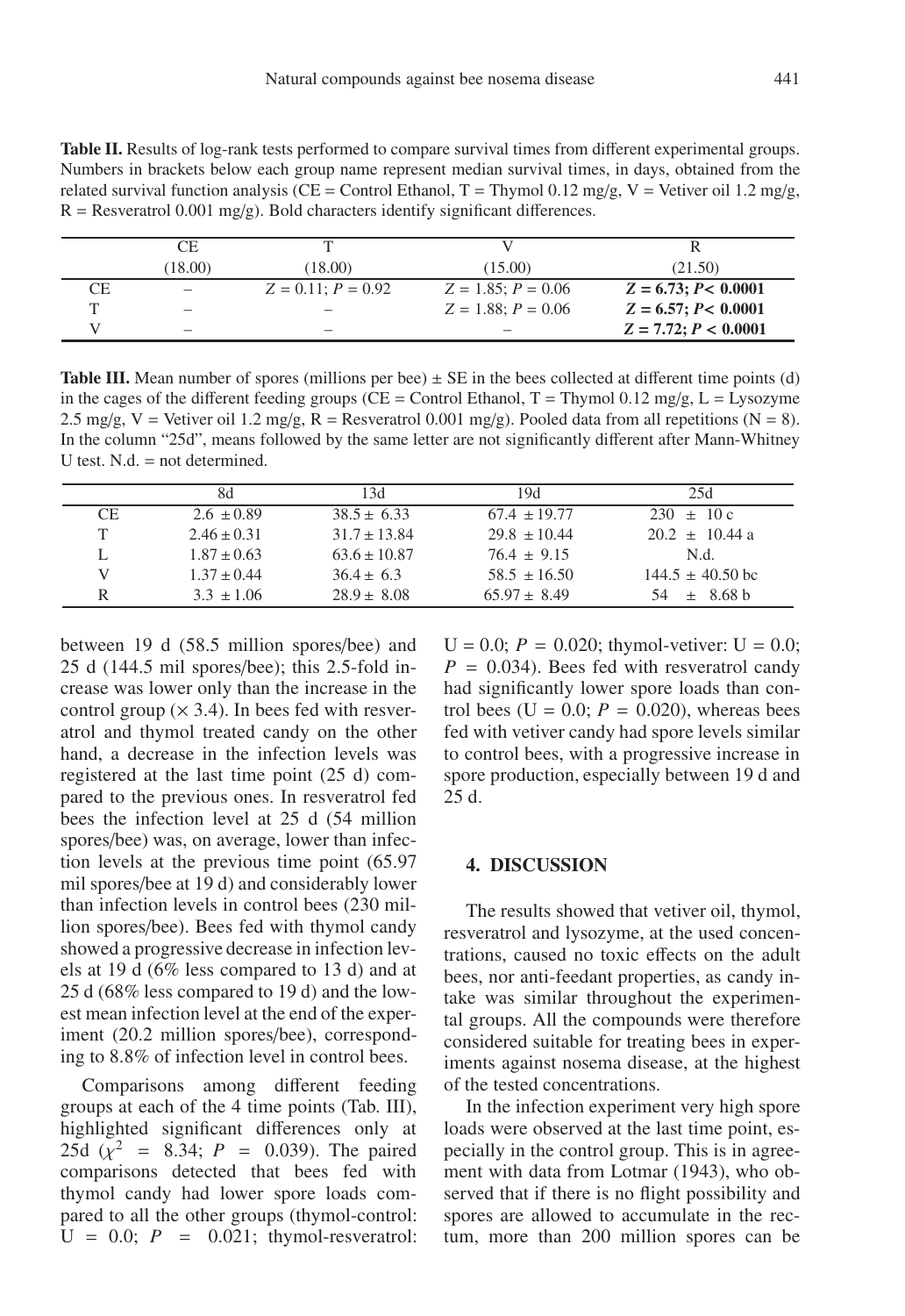found in a single bee. It has been observed also that when bees are very infected and whole abdomens are considered, it is possible to find 180–500 million spores per bee (Lotmar, 1940; Gontarski and Wagner, 1954; Borchert, 1966; Furgala and Mussen, 1990; Hornitzky, 2005). Although we cannot exclude differences in spore counts due to defecation of monitored bees, there was no evidence to suggest that defecation was influenced by the kind of treatment.

Concerning the comparison among substances, thymol and resveratrol were shown to have significant effects on reducing spore loads, while vetiver oil and lysozyme were ineffective in this sense.

It appears that thymol inhibits the development of the parasite, as the infestation level in bees fed with thymol candy was lower at the end of the experiment (25 d) than at intermediate time points (13 d and 19 d). Furthermore, at all sampling dates, spore concentrations were lowest in the thymol fed bees compared to differently fed bees (at the end of the test thymol fed bees contained 11.5 times less nosema spores than control bees). These findings may support the hypothesis by Rice (2001) that thymol enters the nosema spore, disrupts the plasma membrane and prevents germination. Further studies are nevertheless necessary to understand the mechanisms by which thymol affects the biological cycle of the parasite.

In bees fed with resveratrol candy the reduction of spore load corresponded to increase in lifespan. A significant anti-microsporidian activity of resveratrol has also been observed by Leiro et al. (2004). Furthermore, it has been shown that resveratrol increases the lifespan of invertebrates such as *Caenorhabditis elegans* and *Drosophila* and of small vertebrates (Valenzano et al., 2006). The increased lifespan in resveratrol treated bees may therefore have been independent from the effect on the development of nosema infection but due to the specific anti-oxidant properties of resveratrol. Further research is needed to clarify these aspects.

Vetiver oil, which reduced the number of symbiotic microorganisms in termites, was however ineffective in reducing nosema infection in honeybees.

Lysozyme, although known for its antibacterial activity, was not at all able to reduce the development of this microsporidians.

The results of our experiments show that thymol and resveratrol undoubtedly have potential in the development of alternative strategies for the control of nosema disease. These substances could be used for treating colonies without risk of damaging the image of honey as a natural product. Although previous work showed that high concentrations of thyme essential oil can have toxic effects on honeybees (in accordance with its classification as a moderately toxic product) and may not be palatable, different doses of thymol and resveratrol could be tested in order to find the highest effective tolerable concentrations at the colony level. In future experiments we will also evaluate different feeding modes, such as sugar syrup, which is absorbed by the bees in greater quantities than candy and is commonly used by beekeepers to feed the colonies in spring and autumn.

#### **ACKNOWLEDGEMENTS**

We wish to thank Angelo Barberis for providing nosema diseased bees, Simone Franceschetti for the work in the bee yard and Eleonora Bergomi for assistance in the laboratory.

**Sélection de composés naturels pour lutter contre la nosémose des abeilles domestiques (***Apis mellifera***).**

*Nosema* / **microsporidie** / **abeille** / **thymol** / **resveratrol**

**Zusammenfassung** – **Prüfung von Naturstoffen zur Bekämpfung der Nosemose bei Honigbienen (***Apis mellifera)***.** Effektive Wirkstoffe zur Bekämpfung der Nosemose werden europaweit dringend benötigt, da es keine zugelassenen Präparate gibt und sich die Krankheit zunehmend ausbreitet. Die Nosemose ist ein weltweites Problem für die Bienenhaltung. Die Krankheit wird durch die Mikrosporidien *Nosema apis* Zander und *Nosema ceranae* Fries verursacht, wobei sie als obligate Parasiten des Darmepithels die adulten Bienen schädigen. Die Ansteckung erfolgt über Sporen, die in großer Menge im Kot von kranken Bienen nachweisbar sind. Sie sind länger als ein Jahr in Waben und Wasser infektiös und können zusätzlich über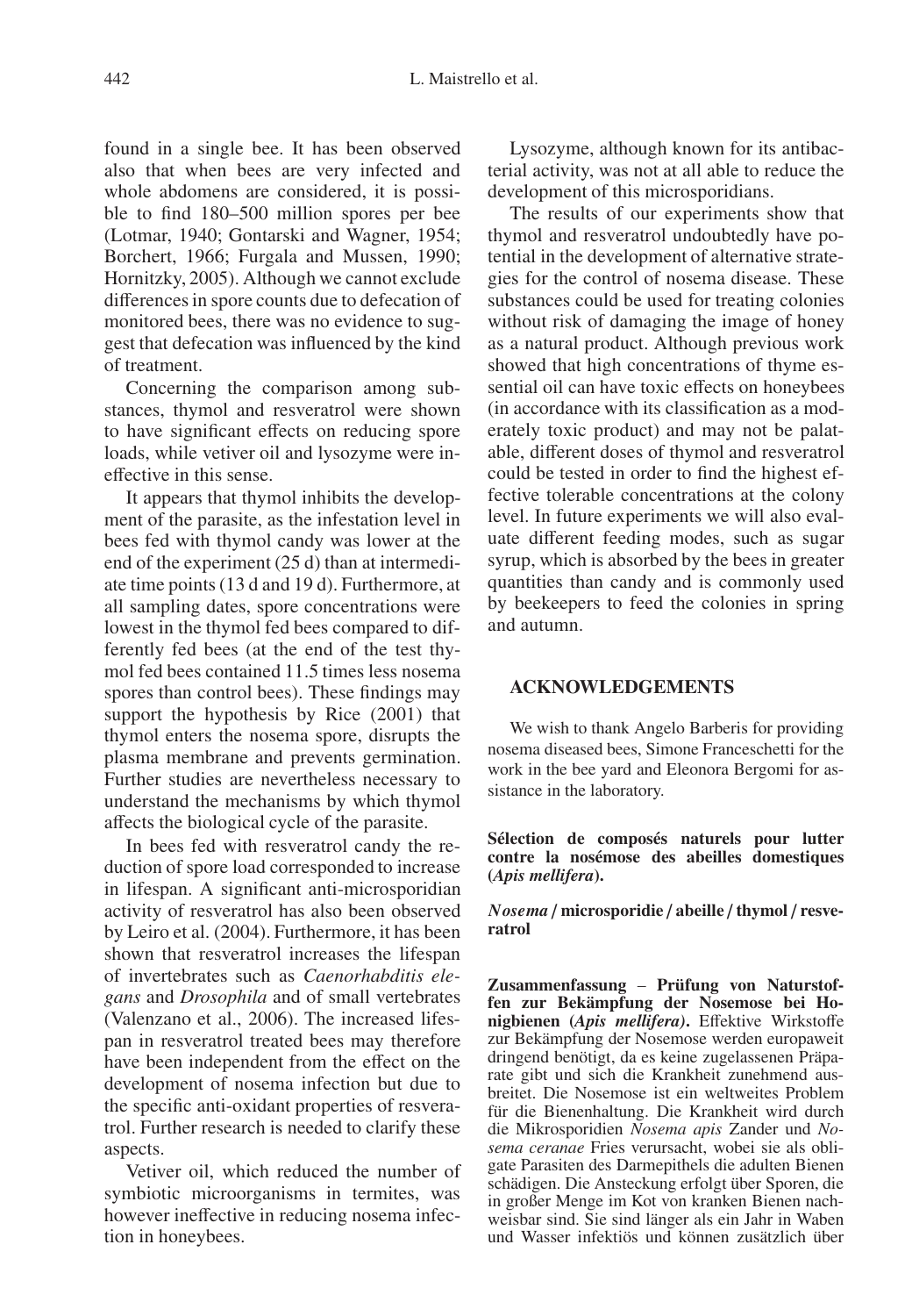Trophallaxis verbreitet werden. Das einzige bisher wirksame Produkt zur Bekämpfung der Nosemose ist das Antibiotikum Fumagillin, das aber in vielen Ländern verboten ist. Das Ziel dieser Untersuchung war es, verschiedene Naturstoffe, die ohne das Risiko einer Rückstandsbildung in Bienenprodukten eingesetzt werden können, hinsichtlich ihrer Wirksamkeit gegen die Nosemose zu testen. Da von Thymol, Vetiveröl, Lysozym und Resveratrol bereits Berichte über inhibitorische Wirkungen auf Mikrosporidien vorlagen, wurden diese für die Tests ausgewählt und den Bienen über das Futter appliziert. In einem ersten Versuch wurden die Substanzen in zwei unterschiedlichen Konzentrationen hinsichtlich der toxischen Effekte und ihrer Akzeptanz als Futterzusatz geprüft. Jeweils 20 Bienen wurden in kleinen Holzkäfigen bei 33 ◦C und 70 % RF im Dunkeln gehalten und die Futterabnahme sowie die Anzahl toter Bienen bis zum elften Tag erfasst. Dabei wurden keine Unterschiede zwischen den unterschiedlich gefütterten Versuchsgruppen festgestellt (Abb. 1, 2). In einem zweiten Versuch wurden Nosema-freie Bienen einzeln mit 1 µL einer sporenhaltigen Zuckerlösung mit jeweils 18000 *N. ceranae* Sporen gefüttert. 30 Bienen pro Käfig wurden mit Zuckerteig, der jeweils die höchste getestete Konzentration der o. a. Substanzen enthielt, gefüttert. Aus jedem Käfig wurden 8, 13, 19 und 25 Tage nach Versuchsbeginn je 2 Bienen entnommen und deren Sporenbelastung bestimmt, um die Entwicklung der Nosemainfektion zu verfolgen. Zusätzlich wurde täglich die Anzahl toter Bienen registriert, um die Überlebensraten zu berechnen. Die mit Resveratrol gefütterten Bienen wiesen eine signifikant höhere mittlere Überlebenszeit auf (Abb. 3, Tab. II). Bei Bienen, die mit Resveratrol und Thymol gefüttert wurden, kam es am letzten Untersuchungszeitpunkt (Tag 25) zu einer Reduzierung des Nosema-Infektionsgrades, während in den anderen Gruppen die Anzahl an Sporen zunahm (Tab. III). Bei den mit Thymol gefütterten Bienen war die Sporenkonzentration zu allen Untersuchungszeitpunkten am geringsten. Es scheint, dass Thymol und Resveratrol geeignete Substanzen sind, um die Entwicklung des Parasiten zu hemmen. Thymol wird bereits als wirksames Akarizid gegen Varroa-Milben in der Imkerpraxis eingesetzt und Resveratrol ist bekannt für seine spezifischen antioxidativen Eigenschaften, die in anderen Versuchen bereits zur Verlängerung der Lebensdauer kleiner Invertebraten geführt haben.

*Nosema* / **Mikrosporidien** / **Honigbienen** / **Thymol** / **Resveratrol**

#### **REFERENCES**

Albo G.N., Henning C., Ringuelet J., Reynaldi F.J., De Giusti M.R., Alippi A.M. (2003) Evaluation of some essential oils for the control and prevention of American Foulbrood disease in honey bees, Apidologie 34, 417–427.

- Assil H.I., Sporns P. (1991) ELISA and HPLC methods for analysis of fumagillin and its decomposition products in honey, J. Agric. Food Chem. 39, 2206– 2213.
- Bailey L., Ball B.V. (1991) Honey bee pathology, Academic Press, London.
- Barbara L., Pellegrini R. (1975) Il lisozima di Fleming. Significato biologico e applicazioni terapeutiche, Edizioni Minerva Medica, Torino.
- Bogdanov S., Kilchenmann V., Imdorf A., Fluri P. (1998) Residues in honey after application of thymol against varroa using the franko thymol frame, Am. Bee J. 133, 610–611.
- Borchert A. (1966) Krankheiten und Schädlinge der Honigbiene, S. Hirzel Verlag, Leipzig.
- Cantwell G.E., Shimanuki H. (1970) The use of heat to control nosema and increase production for the commercial beekeeper, Am. Bee J. 110, 263.
- Chiesa F. (1991) Effective control of varroatosis using powdered thymol, Apidologie 22, 135–145.
- de Graaf D.C., Raes H., Sabbe G., De Rycke P.H., Jacobs F.J. (1994) Early development of *Nosema apis* (Microspora: Nosematidae) in the midgut epithelium of the honeybee (*Apis mellifera*), J. Invertebr. Pathol. 63, 74–81.
- Ebert T.A., Kevan P.G., Bishop B.L., Kevan S.D., Downer R.A. (2007) Oral toxicity of essential oils and organic acids fed to honey bees (*Apis mellifera*), J. Apic. Res. 46, 220–224.
- EC (2007) Council Regulation No. 834/2007 of 28 June 2007 on organic production and labelling of organic products and repealing Regulation (EEC) No. 2092/91, Off. J. Eur. Union L189, 20.07.2007, 1–23.
- Forsgren E., Fries I. (2003) Acidic food and nosema (*Nosema apis*) disease, in: Proc. XXXVIIIth Apimondia Int. Apic. Congr Ljubljana, Slovenia, August 24–29, 2003, pp. 488–489.
- Fremont L. (2000) Biological effects of resveratrol, Life Sci. 66, 663–673.
- Fries I. (1993) *Nosema apis* A parasite in the honey bee colony, Bee World 74, 5–19.
- Fries I., Feng F., Silva A. da, Slemenda S.B., Pieniazek N.J. (1996) *Nosema* ceranae n. sp. (Microspora, Nosematidae), morphological and molecular characterization of a microsporidian parasite of The Asian honey bee Apis cerana (Hymenoptera, Apidae), Eur. J. Protistol. 32, 356–365.
- Furgala B., Mussen E.C. (1990) Protozoa, in: Morse R.A., Nowogrodzki R. (Eds.), Honey bee pests, predators, and diseases, 2nd ed, Comstock, Ithaca, NY, pp. 49–63.
- Gontarski G., Wagner O. (1954) Quantitative Versuche zur chemotherapeutischen Bekämpfung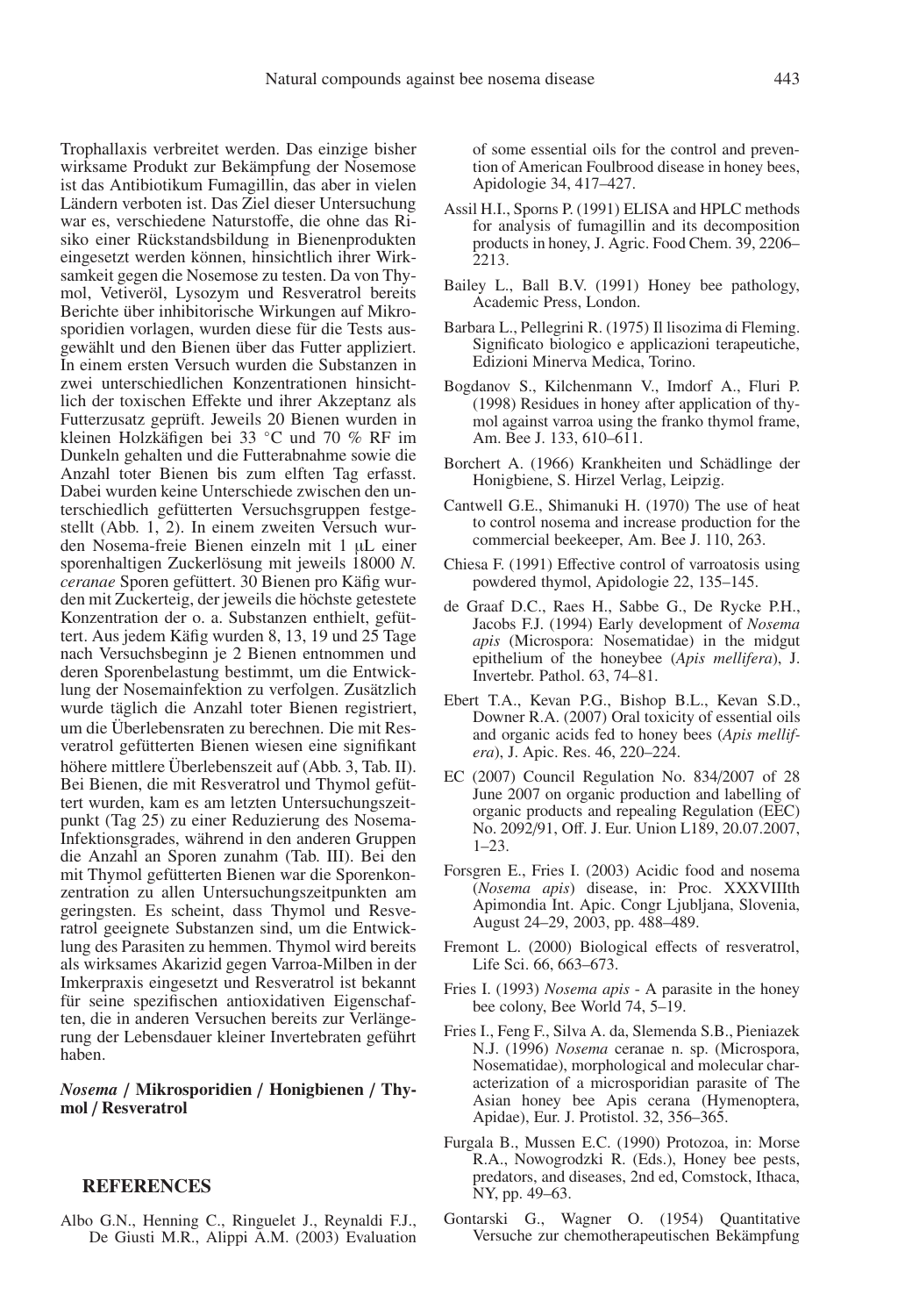von *Nosema apis* Zander bei der Honigbiene, Arzneim. Forsch. 4, 161–168.

- Henderson G., Heumann D.O., Laine R.A., Maistrello L., Zhu B.C.R., Chen F. (2003) Extracts of vetiver oil as a repellent and toxicant to ants, ticks, and cockroaches, US-2003-0073748-A1, U.S. Patent and Trademark Office.
- Higes M., Martín R., Meana A. (2006) *Nosema ceranae*, a new microsporidian parasite in honeybees in Europe, J. Invertebr. Pathol. 92, 93–95.
- Hornitzky M. (2005) Nosema disease.<br>
Literature review and survey of bee-Literature review and keepers. RIRDC Publication No. 05/055,<br>Australian Government, Rural Industries Australian Government, Rural Industries Research and Development http://www.rirdc.gov.au/reports/HBE/05-055.pdf.
- Huang W.F., Bocquet M., Lee K.C., Sung I.H., Jiang J.H., Chen Y.W., Wang C.H. (2008) The comparison of rDNA spacer regions of *Nosema ceranae* isolates from different hosts and locations, J. Invertebr. Pathol. 97, 9–13.
- Huang W.F., Jiang J.H., Chen Y.W., Wang C.H. (2007) A *Nosema ceranae* isolate form the honeybee *Apis mellifera*, Apidologie 38, 30–37.
- Imdorf A., Kilchenmann V., Bogdanov S., Bachofen B., Beretta C. (1995) Toxic effects of thymol, camphor, menthol and eucalyptol on *Varroa jacobsoni* Oud and *Apis mellifera* L. in a laboratory test, Apidologie. 26, 27–31.
- Juven B.J., Kanner J., Schved F., Weisslowicz H. (1994) Factors that interact with the antibacterial action of thyme essential oil and its active constituents, J. Appl. Bacteriol. 76, 626–631.
- Katznelson H., Jamieson H. (1952) Control of nosema disease with fumagillin, Science 115, 70–71.
- L'Arrivee J.C.M. (1965) Sources of nosema infection, Am. Bee J. 105, 246–248.
- Leiro J., Cano E., Ubeira F.M., Orallo F., Sanmartìn M.L. (2004) In vitro effects of resveratrol on the viability and infectivity of the Microsporidian *Encephalitozoon cuniculi*, Antimicrob. Agents Ch. 48, 2497–2501.
- Lenga R.E. (1988) The Sigma-Aldrich library of chemical safety data, Sigma-Aldrich Corporation 35.
- Liu T.P. (1973) Effects of Fumidil B on the spore of *Nosema apis* and on lipids of the host cell as revealed by freeze-etching, J. Invertebr. Pathol. 22, 364–368.
- Lodi R. (1989) Il lisozima: situazioni e prospettive, Il latte 14, 832–833.
- Lotmar R. (1940) Beiträge zur Pathologie des Bienendarmes. C. Über den Infektionsverlauf und die Vermehrung des Parasiten *Nosema apis* (Quantitative Untersuchungen), Landwirtsch. Jb. Schweiz. 54.
- Lotmar R. (1943) Über den Einfluß der Temperatur auf den Parasiten *Nosema apis*, Beih. Schweiz. Bienen-Zeitung 6, 261–284.
- MacDonald D.N. (1978) Diseases of the honeybee, *Apis mellifera* (Hymenoptera: Apidae) in British Colombia, with special emphasis on nosema disease, *Nosema apis* (Sporozoa: Nosematidae), in the lower Fraser Valley, 13. Simon Fraser University, Canada.
- Mahmoud A.L.E. (1999) Inhibition of growth and aflatoxin biosynthesis of *Aspergillus flavus* by extracts of some Egyptian plants, L. Appl. Microbiol 29, 334–336.
- Maistrello L., Henderson G., Laine R.A. (2001a) Effects of nootkatone and a borate compound on Formosan subterranean termite (Isoptera: Rhinotermitidae) and its symbiont protozoa, J. Entomol. Sci. 36, 229–236.
- Maistrello L., Henderson G., Laine R.A. (2001b) Efficacy of vetiver oil and nootkatone as soil barriers against Formosan subterranean termite (Isoptera: Rhinotermitidae), J. Econ. Entomol. 94, 1532–1537.
- Maistrello L., Henderson G., Laine R.A. (2003) Comparative effects of vetiver oil, nootkatone and disodium octaborate tetrahydrate on *Coptotermes formosanus* and its symbiotic fauna, Pest. Manage. Sci. 59, 58–68.
- Malone L.A., Gatehouse H.S. (1998) Effects of *Nosema apis* infection on honey bee (*Apis mellifera*) digestive proteolytic enzyme activity, J. Invertebr. Pathol. 71, 169–174.
- Malone L.A., Gatehouse H.S., Tregidga E.L. (2001) Effects of time, temperature, and honey on *Nosema apis* (Microsporidia: Nosematidae), a parasite of the honeybee, *Apis mellifera* (Hymenoptera: Apidae), J. Invertebr. Pathol. 77, 258–268.
- Malone L.A., Giacon H.A. (1996) Effects of *Nosema apis* Zander on inbred New Zealand honey bees (*Apis mellifera ligustica* L), Apidologie 27, 479– 486.
- Martín R., Meana A., Higes M. (2005) Increase of nosemosis prevalence in Spain, Acta Parasitol. Portug. 12, 50.
- Martìn-Hernández R., Meana A., Prieto L., Martìnez Salvador A., Garrido-Bailón E., Higes M. (2007) Outcome of colonization of *Apis mellifera* by *Nosema ceranae*, Appl. Environ. Microbiol. 73, 6331–6338.
- Moffet J.O., Lackett J.J., Hitchcock J.D. (1969) Compounds tested for control of nosema in honey bees, J. Econ. Entomol. 62, 886–889.
- Rice R.N. (2001) Nosema disease in honeybees. Genetic variation and control. Report n. 01/46, Australian Government, Rural Industries Research and Development Corporation.